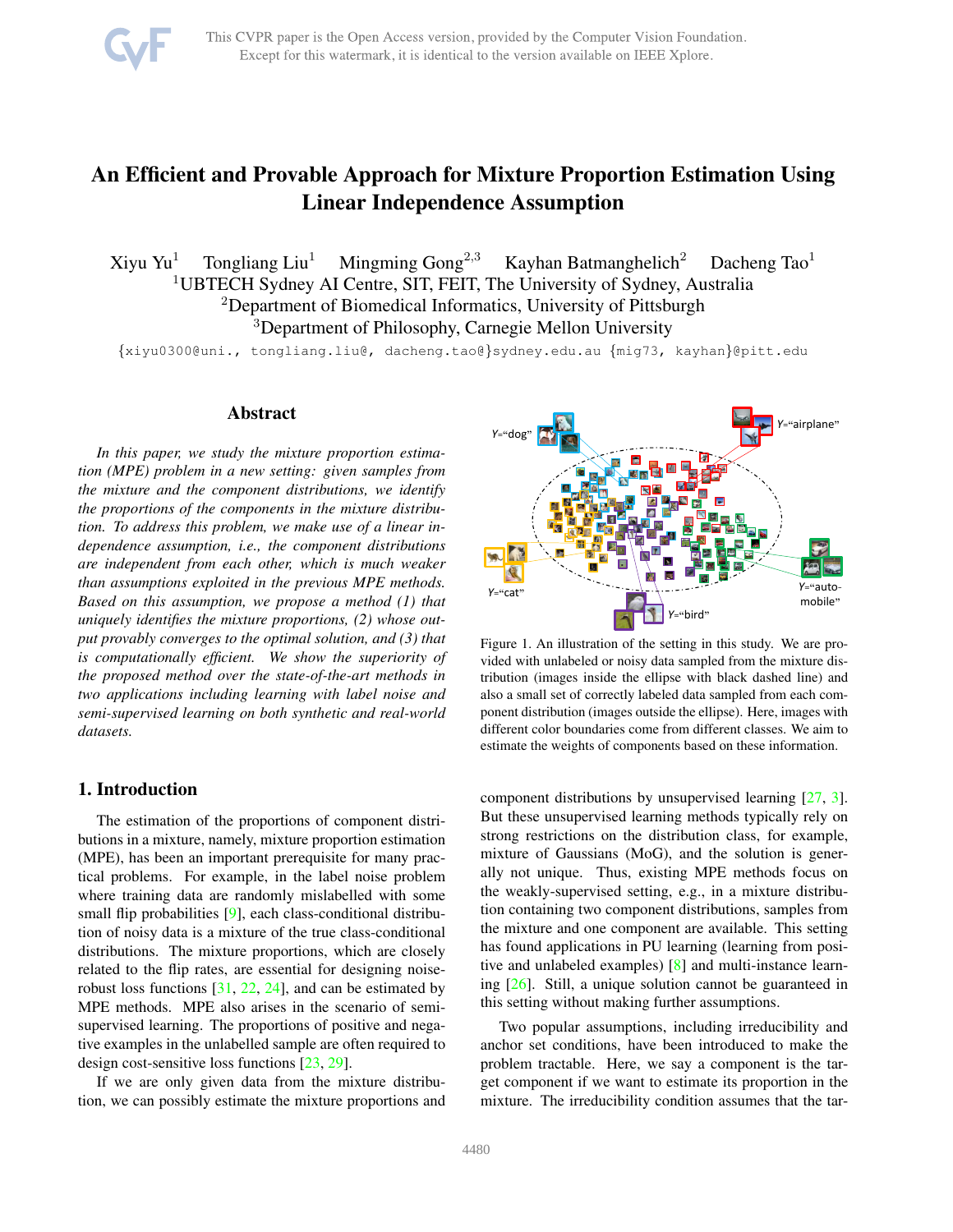<span id="page-1-0"></span>get component cannot be represented by a convex combination of the remaining components and a new distribution [\[2,](#page-8-8) [32\]](#page-9-2). Under this condition, the proportion of the target component can be provably identifiable. However, uniform convergence of the estimator in [\[2\]](#page-8-8) is not guaranteed, and can be arbitrarily slow in practice. The anchor set condition [\[31,](#page-9-0) [26\]](#page-8-7) is another stronger assumption. It assumes that each component has a compact support set not shared with others, and this compact support set is called the anchor set. This assumption leads to estimation methods that can provably converge to the true proportion with a guaranteed rate.

However, all of the aforementioned methods suffer from one or more of the following weaknesses. First, although the irreducibility and anchor set assumptions are necessary for proving identifiability or convergence rates, they can easily be violated in practical problems. Second, the estimation error is usually large in practice. For example, methods like [\[31,](#page-9-0) [8,](#page-8-6) [19\]](#page-8-9) rely on accurate estimation of the conditional probability, which is often unachievable because it is difficult to choose an appropriate model for the conditional distributions. Third, the estimation algorithms are inefficient. For example, methods proposed in [\[26\]](#page-8-7) need to solve several quadratic programming problems, which is relatively time-consuming. Finally, the extension of these methods to more than two mixture components is not straightforward.

In some problems such as semi-supervised learning, we have access to a few examples from every component distribution and sufficient examples from the mixture distribution, as shown in Figure [1.](#page-0-0) To target this kind of problems, we study the MPE problem in a new setting: we estimate the proportions of the component distributions in a mixture given the samples from the mixture and all components. We find that a much weaker assumption, i.e., the independence of component distribution, is sufficient to guarantee the identifiability of mixture proportions. Under this assumption, we propose an estimation method by embedding the distributions into a reproducing kernel Hilbert space (RKHS). Our method only requires solving a simple quadratic programming problem, which is much more efficient than previous methods. Furthermore, under such a weaker assumption, the proposed method also gives a consistent estimator which provably converges to the true proportion with a guaranteed convergence rate.

We demonstrate the effectiveness of our MPE method in two applications including flip rate estimation in learning with label noise and class prior estimation in semisupervised learning. We validate our approach with comprehensive experiments. Unlike many previous flip rate estimation methods, our method can be easily applied to the multi-class setting, and enjoy the efficiency and high performances on both synthetic and real-world datasets.

# 2. Related Work

## 2.1. Mixture proportion estimation

Most of the recent MPE methods are based on the anchor set condition. For instance, [\[30,](#page-9-3) [31\]](#page-9-0) proposed the ROC (receiver operating characteristic) curve-based methods, which can provably converge to the true proportion with a guaranteed rate. [\[19,](#page-8-9) [24\]](#page-8-2) proposed to estimate the proportions based on the examples in the anchor set. [\[26\]](#page-8-7) proposed a kernel mean based gradient thresholding algorithm to identify the proportion of a component distribution from a mixture. The distributions are first embedded into a RKHS, and then the optimal proportion is greedily searched in an interval by solving a series of quadratic programming problems. Under the anchor set condition, this method can provably converge to the true proportion.

Since [\[26\]](#page-8-7) is the closest work to ours, we summarize the main differences from two aspects. First, we explore the use of the independence assumption rather than the anchor set one in mixture proportion estimation. The different assumptions of component distributions result in distinct analysis of the convergence rate. [\[26\]](#page-8-7) provided a convergence rate with the order of  $O(1/\sqrt{\min(n, n_0)})$ , where n and  $n_0$ are the sample sizes of the data from the mixture and the target component, respectively. However, the estimate converges to within an additive factor of the true proportion, which heavily depends on the choice of the kernel function and the property of the anchor set. This factor may lead to a slow convergence in practice. However, in this paper, even though the proved upper bound has a relatively slower convergence rate, the estimates are guaranteed to converge to the optimal solutions.

Second, [\[26\]](#page-8-7) considered only a mixture of two components given the samples from the mixture and the target component. In this paper, we study a more general case, that is, a mixture of multiple components, where the samples from the mixture and all components are given. Even though our model requires a sample for each component, having a small number of examples for each component is empirically sufficient, which are easily obtainable in many problems. This setting has applications in many problems, such as learning with label noise [\[37,](#page-9-4) [18\]](#page-8-10) and semi-supervised learning [\[29\]](#page-9-1).

#### 2.2. Class ratio estimation

Class ratio estimation  $[7, 14, 6]$  $[7, 14, 6]$  $[7, 14, 6]$  $[7, 14, 6]$  $[7, 14, 6]$  studies a similar problem that estimates the class ratios of unlabeled data given a small set of labeled training data. Iyer et al. [\[14\]](#page-8-12) exploited the maximum mean discrepancy (MMD) framework to solve the class ratio estimation problem, which shares a similar formulation with the proposed method. But to the best of our knowledge, we are the first to comprehensively study the relationships between several assumptions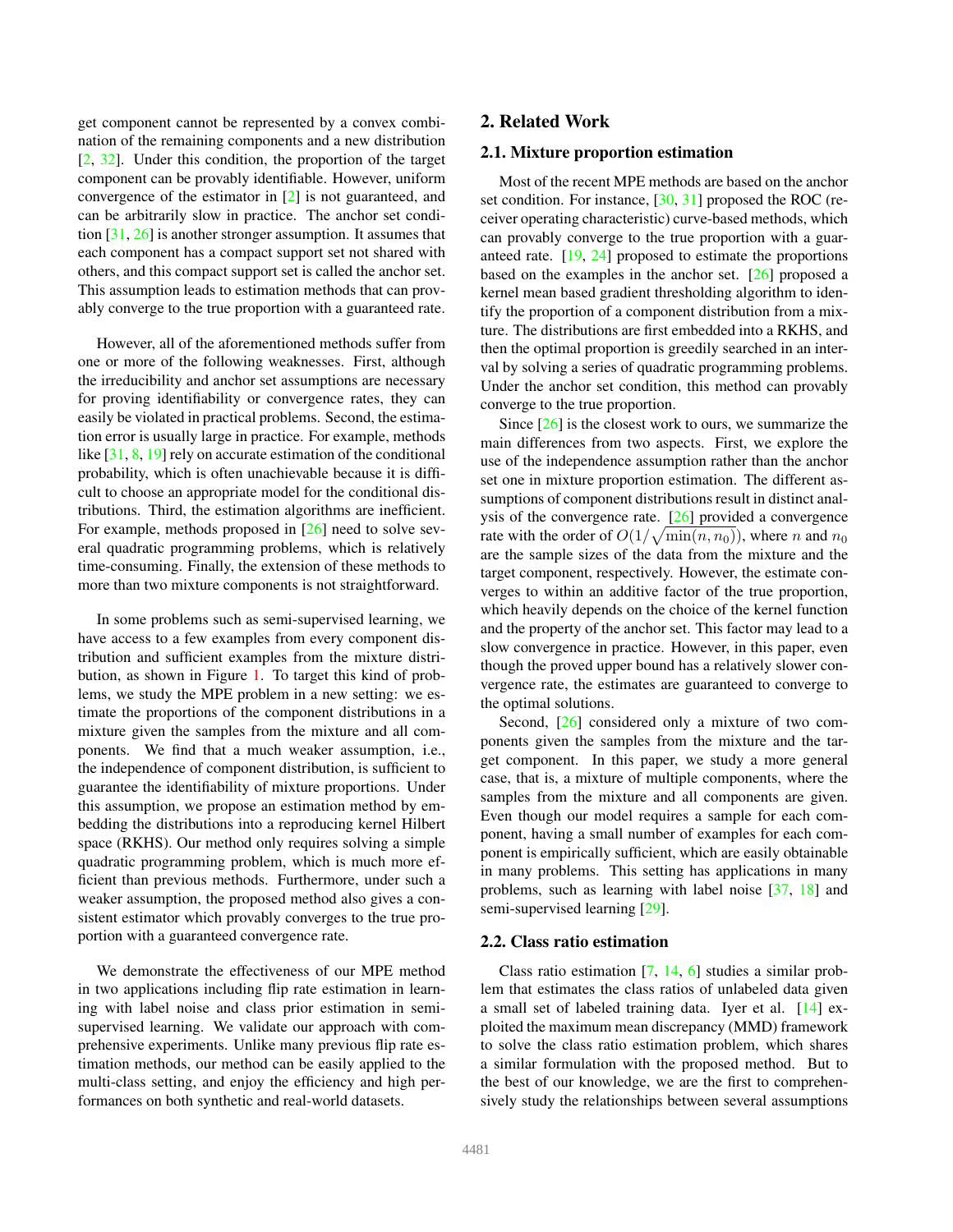<span id="page-2-4"></span>of MPE and propose to solve MPE by using the weakest linear independence assumption. Furthermore, we prove a novel convergence bound which is data-independent; that is to say, the proposed method can uniformly converge to the optimal solution. On the other hand, the error bound provided by Iyer et al. [\[14\]](#page-8-12) is proportional to the reciprocal of the minimum eigenvalue of a data-dependent matrix. If the training data are similar, the minimum eigenvalue can be as small as  $\frac{1}{n}$ , which leads to the fact that their convergence rate can be arbitrary slow. Furthermore, we have explicitly studied the relationship between the independence of distributions and the independence of kernel mean embeddings. Finally, we have studied a wide range of applications of our MPE method and have contributed to learning with multiclass label noise and semi-supervised learning.

## 3. MPE with Linear Independence Assumption

Suppose that  $P_i, i \in \{1, \dots, c\}$ , are  $c \geq 2$  different component distributions over a compact metric space  $X$ , and that  $P$  is their mixture, which satisfies

<span id="page-2-3"></span>
$$
P = \sum_{i=1}^{c} \lambda_i P_i,\tag{1}
$$

where  $\lambda_i \geq 0, \forall i \in \{1, \cdots, c\}$  and  $\sum_{i=1}^c \lambda_i = 1$ . We consider the setting that samples from all components  ${x_1^i, x_2^i, \cdots, x_{n_i}^i}$ ,  $i = 1, \cdots, c$ , and the sample from the mixture distribution  $\{x_1, x_2, \dots, x_n\}$  are given. Mixture proportion estimation (MPE) aims to estimate  $\{\lambda_i\}_{1\leq i\leq c}$ from the data. Here  $n, n_1, \dots, n_c$  are the sample sizes of the mixture and the  $c$  components, respectively.

#### 3.1. Linear independence assumption

Without any assumption on the component distributions, it is not possible to identify the proportions. Previous methods assume the irreducibility and anchor set conditions, which are formally defined in the following two definitions. Without loss of generality, we consider the case of two component distributions, that is, the mixture  $P = \lambda_1 P_1 + \lambda_2 P_2$ , where  $\lambda_1 \geq 0, \lambda_2 \geq 0$  and  $\lambda_1 + \lambda_2 = 1$ .

**Definition 1** (Mutual Irreducibility). *Distribution P*<sub>1</sub> *is irreducible to*  $P_2$  *if there exist no such*  $\gamma \in (0, 1]$  *and any new distribution* Q *that*

$$
P_1 = \gamma P_2 + (1 - \gamma)Q.
$$

If  $P_2$  *is also irreducible to*  $P_1$ *, then they are mutual irreducible.*

Definition 2 (Anchor Set). *Denote* supp(·) *as the support* set of a distribution, distributions  $P_1$  and  $P_2$  satisfy the an*chor set condition if there exist a compact set* S*, which is non-empty, such that*  $S \subseteq (supp(P_1) \cup supp(P_2)$  $supp(P_1) \cap supp(P_2)$ *)*.

In this paper, with the minor requirement of some examples from each component, our method only needs a much weaker independence assumption to ensure efficient and effective solutions.

<span id="page-2-1"></span>Assumption 1. The component distributions  $P_i$  are inde*pendent from each other, that is,*

$$
\sum_{i=1}^{c} v_i P_i = 0, v_i \in \mathbb{R} \text{ if and only if } v_i = 0, \forall i = \{1, \cdots, c\}.
$$

Considering probability densities as functions in an infinite dimension space, our definition is closely related to the independence assumption in a linear algebraic sense. The linear independence assumption can be easily satisfied in practice because the number of component distributions is finite. Moreover, the following proposition states that the independence assumption is weaker than the irreducibility and anchor set conditions.

<span id="page-2-0"></span>Proposition 1. *(i) The irreducibility condition implies the independence assumption while the independence assumption does not imply the irreducibility condition.*

*(ii) The anchor set condition implies the independence assumption while the independence assumption does not imply the anchor set condition.*

The proof of Proposition [1](#page-2-0) can be found in the supplementary material. In the following theorem, we will show that the proportions are identifiable under the independence assumption.

<span id="page-2-2"></span>Theorem 1. *If Assumption [1](#page-2-1) holds, the mixture proportions*  $\lambda_i$  *are identifiable given the mixture distribution and all the component distributions.*

The proof of Theorem [1](#page-2-2) is straightforward. Suppose there exist another mixture proportions  $\{\lambda'_i\}_{1 \leq i \leq c}$  that ad-mit Eq. [\(1\)](#page-2-3), which means  $P = \sum_{i=1}^{c} \lambda_i' P_i$ , then we have  $\sum_{i=1}^{c} (\lambda_i - \lambda'_i) P_i = 0$  $\sum_{i=1}^{c} (\lambda_i - \lambda'_i) P_i = 0$  $\sum_{i=1}^{c} (\lambda_i - \lambda'_i) P_i = 0$ . If Assumption 1 holds true, then  $\lambda_i - \lambda'_i = 0, \ \forall i = \{1, \dots, c\}.$  This means the two proportions are identical. Thus, the solution to mixture proportions in Eq.  $(1)$  is unique.

#### 3.2. MPE model

In order to estimate  $\{\lambda_i\}_{1 \leq i \leq c}$  without estimating the conditional probability as in  $[31, 19]$  $[31, 19]$ , we propose a nonparametric method which is based on the embedding of the distributions into a reproducing kernel Hilbert space  $H$  [\[33,](#page-9-5) [21\]](#page-8-14). Let  $P_X$  be the distribution of the variable  $X \in \mathcal{X}$ ,  $k : \mathcal{X} \times \mathcal{X} \rightarrow \mathbb{R}$  be the kernel function associated with H, and  $k(X, \cdot) = \psi(X) \in \mathcal{H}$  be the feature map. The kernel mean embedding is defined as

$$
\mu_{P_X} = \mathbb{E}_{X \sim P_X}[k(X, \cdot)],
$$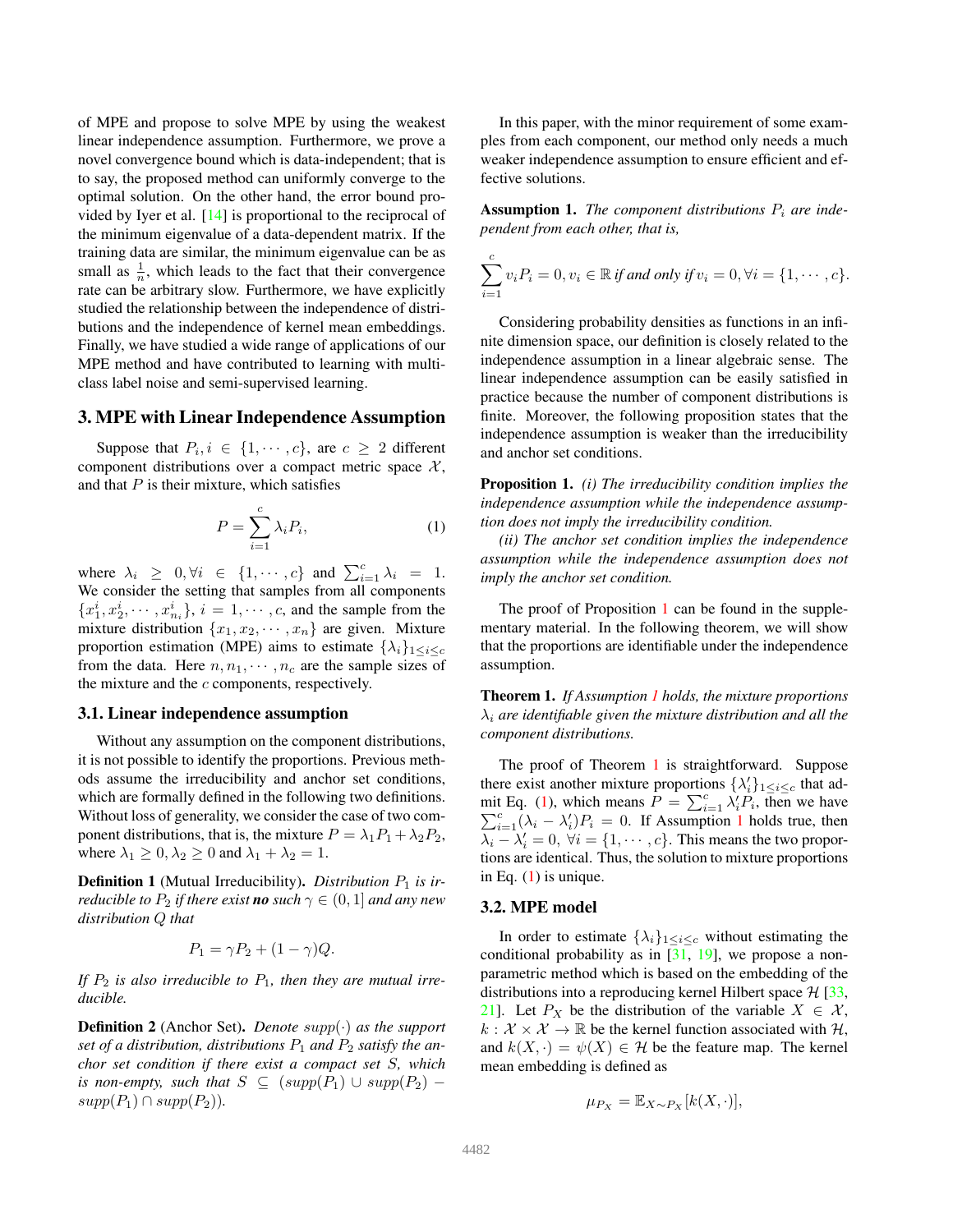<span id="page-3-3"></span>where  $\mu_{Px}$  is known as the kernel mean embedding of  $P_X$ . The mean map is injective given the kernel is characteristic [\[34\]](#page-9-6). We can thus estimate  $\{\lambda_i\}_{1\leq i\leq c}$  by exploiting these kernel means. Using linearity of the expectation, one can re-write the mixture form the corresponding kernel mean

<span id="page-3-0"></span>
$$
\mu_P = \sum_{i=1}^c \lambda_i \mu_{P_i}.\tag{2}
$$

As demonstrated in Theorem [1,](#page-2-2) if these kernel means in Eq. [\(2\)](#page-3-0) are independent, then the uniqueness of  $\{\lambda_i\}_{1 \leq i \leq c}$ is also ensured. In the following theorem, we will show that the kernel means are independent given that the component distributions are independent.

<span id="page-3-1"></span>Theorem 2. *Suppose that the kernel is characteristic, and that distributions*  $P_i$ ,  $i = 1, \dots, c$  $i = 1, \dots, c$  $i = 1, \dots, c$  *satisfy Assumption 1, then we have*

$$
\sum_{i=1}^{c} v_i \mu_{P_i} = 0, v_i \in \mathbb{R} \text{ if and only if } v_i = 0, \forall i = \{1, \cdots, c\}.
$$

Proof. A necessary condition for a kernel to be characteristic is  $\int k(x, \cdot) dP_x = 0 \Rightarrow P_x = 0$ [\[10\]](#page-8-15). Then  $\sum_{i=1}^{c} v_i \mu_{P_i} = \sum_{i=1}^{c} v_i \int k(x, \cdot) dP_i = \int k(x, \cdot) d(\sum_{i=1}^{c} v_i P_i) = 0 \Rightarrow \sum_{i=1}^{c} v_i P_i = 0$ . Since  $P_i, i \in \{1, \dots, c\}$  are independent, we have  $\sum_{i=1}^{c} v_i P_i =$  $0 \Rightarrow v_i = 0, \forall i \in \{1, \dots, c\}$ , which means  $\mu_{P_i}, i \in$  $\{1, \dots, c\}$  are also independent.

According to Theorem [2,](#page-3-1) the independence assumption can finally ensure the uniqueness of the proportions. Under such a theoretical guarantee, we propose a method to estimate  $\{\lambda_i\}_{1 \leq i \leq c}$  from Eq. [\(2\)](#page-3-0). We try to minimize the squared maximum mean discrepancy (MMD):

$$
D(\boldsymbol{\lambda}) = \|\mu_P - \sum_{i=1}^c \lambda_i \mu_{P_i}\|^2,
$$

which indicates  $\mu_P = \sum_{i=1}^c \lambda_i \mu_{P_i}$  if  $D(\lambda)$  is zero. With the guarantee of uniqueness, the proportions can thus be identifiable.

However, only the samples of these distributions are observable in practice. Therefore, we approximate the mean values by their empirical ones:  $\hat{\mu}_P = \frac{1}{n} \sum_{j=1}^n \psi(x_j)$ , and n  $\hat{\mu}_{P_i} = \frac{1}{n_e}$  $\frac{1}{n_i} \sum_{j=1}^{n_i} \psi(x_j^i), i = 1, \cdots, c$ . Then the problem becomes

$$
\min_{\lambda_1,\dots,\lambda_c} \hat{D}(\boldsymbol{\lambda}) = \|\frac{1}{n}\sum_{j=1}^n \psi(x_j) - \sum_{i=1}^c \frac{\lambda_i}{n_i} \sum_{j=1}^{n_i} \psi(x_j^i)\|^2,
$$
  
s.t.  $\lambda_i \ge 0, \forall i \in \{1,\dots,c\}$  and  $\sum_{i=1}^c \lambda_i = 1.$  (3)

Let  $m = \sum_{i=1}^{c} n_i$  be the total number of examples from all component distributions and  $d$  denotes the dimensionality of the data. Then the data matrix composed of data points from the mixture distribution can be denoted as  $\mathbf{x}^{\tilde{M}} \in \mathbb{R}^{n \times d}$ , and the data matrix containing samples from all the component distributions is denoted as  $x^{\overline{C}} \in$  $\mathbb{R}^{m \times d}$ . We can write the kernel mean embeddings in matrix forms.  $\frac{1}{n} \sum_{j=1}^{n} \psi(x_j) = \frac{1}{n} \psi(\mathbf{x}^{M})^{\top} \mathbf{1}$ , where 1 is an all-ones vector.  $\sum_{i=1}^{c} \frac{\lambda_i}{n_i} \sum_{j=1}^{n_i} \psi(x_j^i) = \psi(\mathbf{x}^C) R \lambda$ , where  $\boldsymbol{\lambda} = [\lambda_1, \cdots, \lambda_c]^\top$  and  $R \in \mathbb{R}^{m \times c}$ .  $R_{ij} = \frac{1}{n}$  $\frac{1}{n_j}$  if the *i*-th example is sampled from distribution  $P_j$ ; otherwise,  $R_{ij} = 0$ . Then the objective function can be rewritten as

$$
\hat{D}(\lambda) = \|\frac{1}{n}\psi(\mathbf{x}^{M})^{\top}\mathbf{1}_{n} - \psi(\mathbf{x}^{C})R\lambda\|^{2}
$$

$$
= \lambda^{\top}R^{\top}\mathbf{K}^{C}R\lambda - \frac{2}{n}\mathbf{1}^{\top}\mathbf{K}^{M,C}R\lambda + \frac{1}{n^{2}}\mathbf{1}^{\top}\mathbf{K}^{M}\mathbf{1},
$$

where  $\mathbf{K}^{M}$  and  $\mathbf{K}^{C}$  are the kernel matrix of  $\mathbf{x}^{M}$  and  $\mathbf{x}^{C}$ , respectively;  $\mathbf{K}^{M,C}$  is the cross-kernel matrix. In this paper, the Gaussian kernel, i.e.  $k(x_i, x_j) = \exp(-\frac{||x_i - x_j||^2}{2\gamma^2})$  is applied, where  $\gamma$  is the kernel bandwidth. Then our final model becomes

$$
\min_{\lambda_1, \dots, \lambda_c} \boldsymbol{\lambda}^\top R^\top \mathbf{K}^C R \boldsymbol{\lambda} - \frac{2}{n} \mathbf{1}^\top \mathbf{K}^{M, C} R \boldsymbol{\lambda} + \frac{1}{n^2} \mathbf{1}^\top \mathbf{K}^M \mathbf{1},
$$
  
s.t.  $\lambda_i \ge 0, \forall i \in \{1, \dots, c\}$  and  $\sum_{i=1}^c \lambda_i = 1$ .

This is a convex quadratic programming problem, which can be easily solved using standard procedures. We can see that, compared to the traditional MPE methods, our method avoids the estimation of the conditional probability and saves computations as well.

#### 3.3. Theoretical analysis

Given samples  $\{x_1^i, x_2^i, \cdots, x_{n_i}^i\}, i = 1, \cdots, c$ , drawn from the components, and the sample  $\{x_1, x_2, \dots, x_n\}$ from the mixture distribution, we can obtain an estimate  $\lambda$ by solving model [\(3\)](#page-3-2). An important issue we are concerned about is how quickly  $\lambda$  can converge to the optimal one  $\lambda^*$ , where  $\lambda^* = \arg \min_{\lambda_1, \dots, \lambda_c} D(\lambda)$ . In this section, under the independence assumption, we deliver a convergence analysis of the proposed algorithm.

We abuse the samples  $\{x_1^i, x_2^i, \cdots, x_{n_i}^i\}, i = 1, \cdots, c$ and  $\{x_1, x_2, \dots, x_n\}$  as being i.i.d. variables, then  $D(\lambda)$ can be rewritten as

$$
D(\boldsymbol{\lambda}) = \left\| \mathbb{E} \left[ \frac{1}{n} \sum_{j=1}^n \psi(x_j) - \sum_{i=1}^c \frac{\lambda_i}{n_i} \sum_{j=1}^{n_i} \psi(x_j^i) \right] \right\|^2.
$$

<span id="page-3-2"></span>Due to the fact that when  $\hat{\boldsymbol{\lambda}}$  approaches to  $\boldsymbol{\lambda}^*,$   $D(\hat{\boldsymbol{\lambda}})$  also converges to  $D(\lambda^*)$ . We can thus analyze the convergence rate of  $\lambda$  by upper bounding the error  $D(\hat{\lambda}) - D(\lambda^*)$ . Here comes to our main result,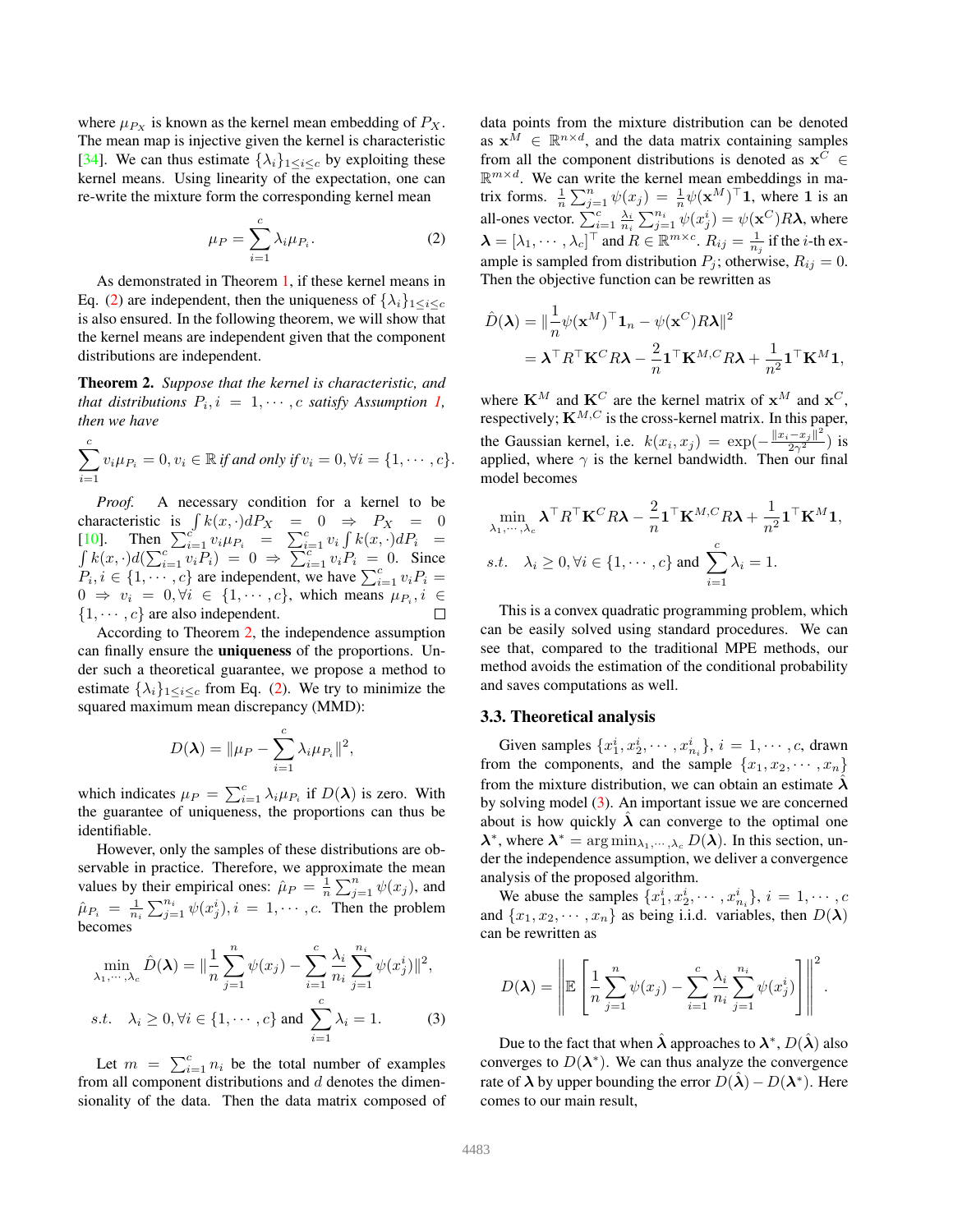<span id="page-4-1"></span><span id="page-4-0"></span>Theorem 3. *Suppose the kernel is characteristic and upper bounded by*  $\|\psi(x)\|_2 \leq r$  *for all*  $x \in \mathcal{X}$ *. Then for any*  $\delta > 0$ , with the probability  $1 - \delta$ , we have

$$
D(\hat{\lambda}) - D(\lambda^*)
$$
  
\n
$$
\leq 8\sqrt{2}r^2 \sqrt{\left(\frac{1}{\sqrt{n}} + \frac{1}{\sqrt{n_0}}\right) + \sqrt{\frac{1}{2}\left(\frac{1}{n} + \sum_{i=1}^c \frac{1}{n_i}\right) \log \frac{1}{\delta}}},
$$

*where*  $n_0 = \min (n_1, \dots, n_c)$ .

Please see the detailed proof of Theorem [3](#page-4-0) in the supplementary material.

Remark 1. According to Theorem [3,](#page-4-0) our proposed algorithm converges to the optimal  $\lambda^*$  with rate of  $O(1/\min(n^{\frac{1}{4}}, n_0^{\frac{1}{4}}))$ . That is to say, to obtain an acceptable estimate, we only require a small number of examples drawn from the mixture and components.

**Remark 2.** [\[31\]](#page-9-0) showed the ROC curve-based based estimator converges to the true proportion at the rate of  $O(1/\min{(\sqrt{n}, \sqrt{n_0})})$ . However, as claimed in [\[26\]](#page-8-7), this estimator cannot be applied to datasets with moderately large number of features. Thus, [\[26\]](#page-8-7) proposed an estimator based on the kernel mean embedding, and proved a convergence rate with the order of  $O(1/\min{(\sqrt{n}, \sqrt{n_0})})$ . However, it converges to the true proportion with an additive term, whose convergence rate is strongly dependent on the choice of the kernel function and the probability of the anchor set  $P_i(S)$ , and can be slow.

In this paper, under the independence assumption, even though with a slightly slower rate, the proposed method can be easily applied to datasets with large sample size and high dimensional features, and can be optimized efficiently by solving a simple quadratic programming problem.

## 4. Applications

Mixture proportion estimation has been an important ingredient for learning with label noise [\[31,](#page-9-0) [19,](#page-8-9) [36,](#page-9-7) [5,](#page-8-16) [39,](#page-9-8) [13,](#page-8-17) [12\]](#page-8-18), learning with complementary labels [\[38\]](#page-9-9), domain adaptation [\[11,](#page-8-19) [41\]](#page-9-10), semi-supervised learning [\[29\]](#page-9-1), anomaly rejection  $[2, 30]$  $[2, 30]$ , PU learning  $[8, 23]$  $[8, 23]$ , and multiple instance learning [\[1\]](#page-8-20), etc. Here, we give a brief summary of the former two applications, and show how the proposed method efficiently solves these problems.

#### 4.1. Learning with label noise

Learning with label noise is a kind of weakly supervised learning where the labels randomly flip from one class to another with some small probabilities. It is often assumed that the flip rates only depend on the class. In this scenario, many works seek ways to design label noise-robust loss functions. For example, [\[19\]](#page-8-9) viewed the "noisy" and "clean" data as being sampled from two different domains, and then exploited an importance reweighting strategy. [\[22\]](#page-8-1) and [\[31\]](#page-9-0) designed cost-sensitive loss functions to mitigate the effects of label noise. The design of noise-robust loss function in these methods often requires the flip rates to be given, which is not true in practice.

The estimation of flip rates remains an open problem. Existing works [\[31,](#page-9-0) [19\]](#page-8-9) focused on the anchor set condition. However, both [\[31\]](#page-9-0) and [\[19\]](#page-8-9) relied on the conditional probability estimation, which is error-prone when inappropriate training models are chosen. For example, neural networks with too many parameters usually remember all the training examples [\[40\]](#page-9-11), which leads to incorrect estimation of the proportions. Another problem is that many previous works focus on the binary classification problem and cannot be directly extended into multi-class setting. The proposed non-parametric method exploits kernel mean embedding of distributions to avoid these problem. Even though collecting correct labels for a large-scale dataset is often expensive, it is often assumed that it is easy to obtain labels for some instances [\[37,](#page-9-4) [20,](#page-8-21) [35\]](#page-9-12). Our proposed method is well suitable for this problem setting.

Here we denote  $P_{\rho}$  as the distribution related to the noisy labels. We observe that the class-conditional distribution  $P_{\rho X|\hat{Y}}$  can be a mixture of  $P_{X|Y}$ , that is,

$$
P_{\rho}(X|\hat{Y}=i) = \sum_{j=1}^{c} P(Y=j|\hat{Y}=i)P(X|Y=j),
$$

where Y and  $\hat{Y}$  denote the variables of "clean" and "noisy" labels, respectively; c is the class number;  $P(Y = j | \hat{Y} = i)$ is the inversed flip rate. The equation holds due to  $X$  being conditional independent from  $\hat{Y}$  given the correct label Y. According to Theorem [3,](#page-4-0) to estimate the flip rates, we do not require too many observed examples from the correct distribution. As such, we should be able to estimate the flip rate without having to obtain too much labelled data [\[37\]](#page-9-4).

#### 4.2. Semi-supervised learning

Labeling a large set of training data is laborious and expensive. In practical applications, we only have access to a small set of labelled examples and a vast quantity of unlabelled examples. Semi-supervised learning aims to extract information from the unlabelled data to guide the learning.

In the traditional semi-supervised learning, many assumptions on the data structure or distribution have been proposed. For example, data from different classes are often assumed to reside in separate manifolds; the class-prior probabilities for the unlabeled data are assumed to be balanced, i.e.  $P(Y = i) = 1/c$ , or to be similar to those in the labeled examples  $[42]$ . However, if these assumptions are violated, the learning process can be biased. [\[29\]](#page-9-1)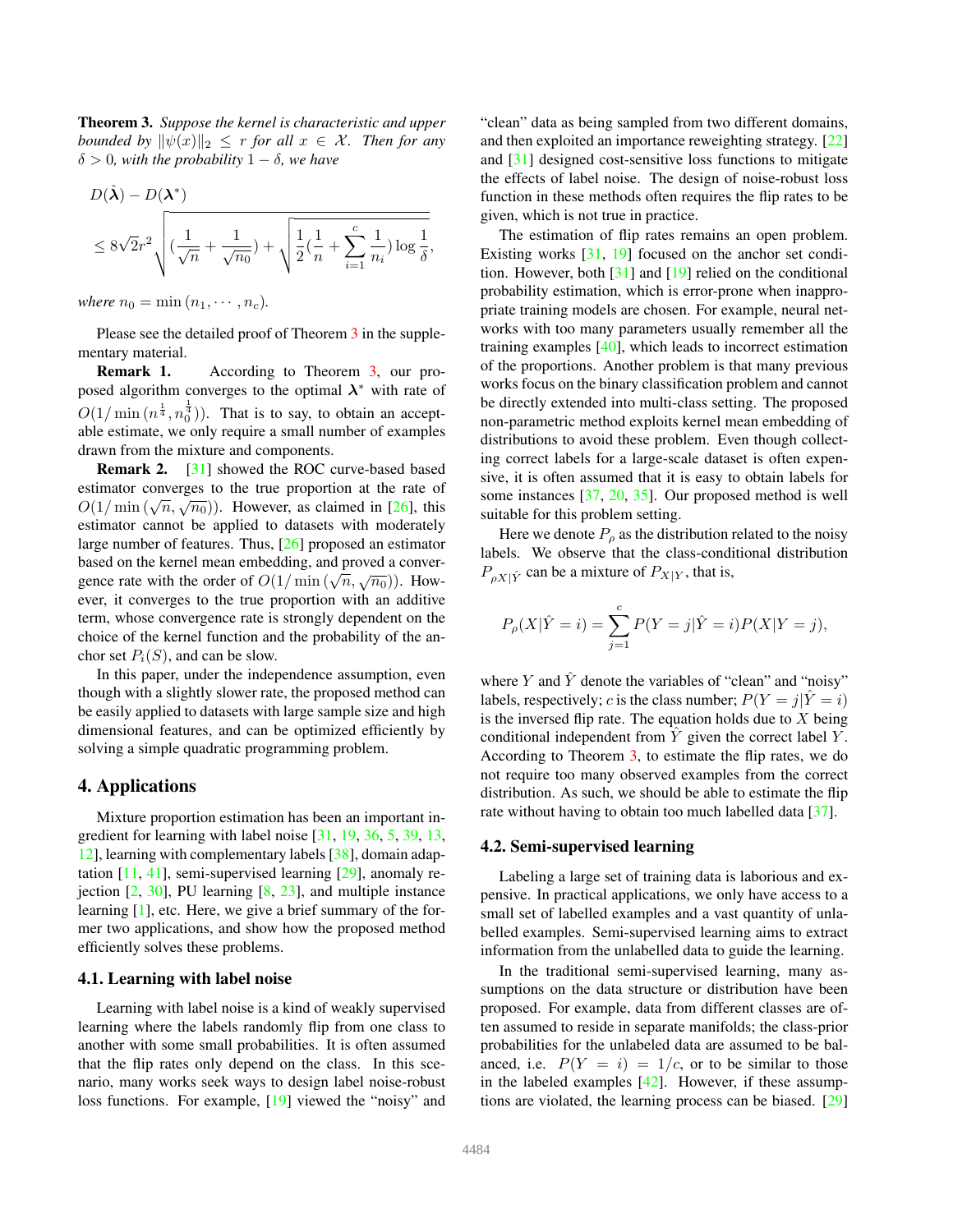<span id="page-5-3"></span>proposed an approach for semi-supervised learning by combining PU learning and NU learning (learning from negative and unlabelled examples). They developed a cost-sensitive loss function without any assumption on the structure or distribution of training data. However, the cost-sensitive loss function relies on the class-prior probabilities on the unlabelled data. To estimate the class prior, we view the distribution of unlabeled data as a mixture as in many other class ratio estimation problems [\[30,](#page-9-3) [28\]](#page-9-14), that is,

$$
P(X) = \theta_P P(X|Y = +1) + \theta_N P(X|Y = -1),
$$

where  $\theta_P + \theta_N = 1$ . If the distributions  $P(X|Y = +1)$ and  $P(X|Y = -1)$  are independent,  $\theta_P$  and  $\theta_N$  are unique, which can be efficiently obtained by the proposed mixture proportion estimation method.

## 5. Experiments

In this section, we validate our method by applying it to the aforementioned two applications including learning with label noise and semi-supervised learning. The proposed MPE method under the Linear Independence Assumption is abbreviated as "MPEIA".

#### 5.1. Learning with label noise

In the label noise setting, we estimate the flip rates using MPE methods. The proposed method is evaluated on both the synthetic and real-world data. The convergence properties and the effects of various flip rates on the proportion estimation are analyzed. Here [\[31\]](#page-9-0) ("ROC"), [\[26\]](#page-8-7) ("KM") and  $[19, 24]$  $[19, 24]$  ("MCP": Minimum Conditional Probability)<sup>[1](#page-5-0)</sup> are used as the baselines. For fair comparasion, rather than giving only the data from one component as in traditional MPE, KM method is provided with the same number of clean data from each component to estimate each weight. MCP uses the clean data as the data in the anchor set. But the baseline ROC still focuses on the setting that no clean data are provided. The inferior performances do not imply the ineffectiveness of this method.

The MPE methods are tested on both the binary and multi-class settings, and are applied to problems involving both symmetric and asymmetric label noise. Here, we denote Q as the transition matrix, where  $Q_{ij} = P(Y =$  $j|Y = i$ ) is the flip rate from label i to label j. If  $Q_{ij}$ ,  $\forall i \neq j$  $j$ , is set to the same probability, the label noise is symmetric; otherwise, asymmetric. Even though the proposed method estimates the inversed flip rate  $P(Y = j | \hat{Y} = i)$ , methods like MCP estimate flip rates. For comparisons, we convert the inversed ones to the flip rates using Bayes' Theorem<sup>[2](#page-5-1)</sup>.



<span id="page-5-2"></span>Figure 2. The convergence analysis of the proposed method. (a) The convergence property w.r.t. the number of examples from all components with the fixed sample size of the mixture. (b) The convergence property w.r.t. the sample sizes of the mixture and components with the fixed ratio  $r = 100 : 1$ .

Then the estimation error  $||Q^* - \hat{Q}||$  is reported, where  $Q^*$ is the true transition matrix and  $\hat{Q}$  is the estimated transition matrix. In all experiments, the average error of 20 trials is reported for each result.

For MMD, the Gaussian kernel is applied with the bandwidth  $\sigma$  being set to the mean value of the pairwise distances of all examples from the mixture and components.

Synthetic data. Here, we use the mixture of  $\sum_{i=1}^{2} \pi_i \mathcal{N}(\theta_i, \Sigma_i)$ , where  $\theta_i$  are sampled from the uniform two Gaussians to generate the synthetic data:  $x \sim$ distribution  $U(-0.25, 0.25)$ , and  $\Sigma_i$  are sampled from the Wishart distribution  $0.01 * \mathcal{W}(2 \times I_2, 7)$ . Here data drawn from each Gaussian distribution are in the same class. To generate the label noise data, we symmetrically flip the labels from one class to another with the probability  $\rho$ .

In the first experiment, the convergence property of the proposed method is analyzed. The flip rate  $\rho$  is set to 0.3. The sample size of the mixture (noisy data) is fixed to 1000, and the number of examples from components varies from 10 to 100. Here the sample size of each component is equal. The result is shown in Figure  $2(a)$  $2(a)$ . ROC is used as a baseline. We can see that only a relatively small set of clean data is required to estimate the flip rates.

In the rest of this paper, we denote  $r$  as the ratio between the sample size of the mixture distribution and the total number of examples from all components. In the next experiment, we fix  $r = 100 : 1$ . The number of examples from all components ranges from 10 to 100. The experimental results in Figure  $2(b)$  $2(b)$  are also in accordance with the theoretical analysis, that is, the proposed estimator can converge to the true flip rate very quickly.

In the second experiment, we evaluate the performances of the proposed method under different flip rates.  $r$  is fixed to 100:1. The flip rate  $\rho$  varies from 0.05 to 0.45. Then our method is compared with the state-of-the-art methods. For MCP, the raw data is first mapped to the random Fourier feature space  $[25]$  with the dimension of 500. Then we use the support vector machine (SVM) with the linear kernel [\[4\]](#page-8-23) to estimate the conditional probability  $P_{\rho}(Y|X)$ . The hyperparameters are chosen by a 5-fold cross-validation. Figure

<span id="page-5-0"></span><sup>1</sup>The code for KM can be found at [http://web.eecs.umich.](http://web.eecs.umich.edu/~cscott/code/kernel_MPE.zip) [edu/˜cscott/code/kernel\\_MPE.zip](http://web.eecs.umich.edu/~cscott/code/kernel_MPE.zip). The code for ROC is from [http://web.eecs.umich.edu/˜cscott/code/mpe\\_](http://web.eecs.umich.edu/~cscott/code/mpe_v2.zip) [v2.zip](http://web.eecs.umich.edu/~cscott/code/mpe_v2.zip). In this paper, we re-implement the code for MCP.

<span id="page-5-1"></span><sup>&</sup>lt;sup>2</sup>In the experiments, the class prior of clean data is balanced.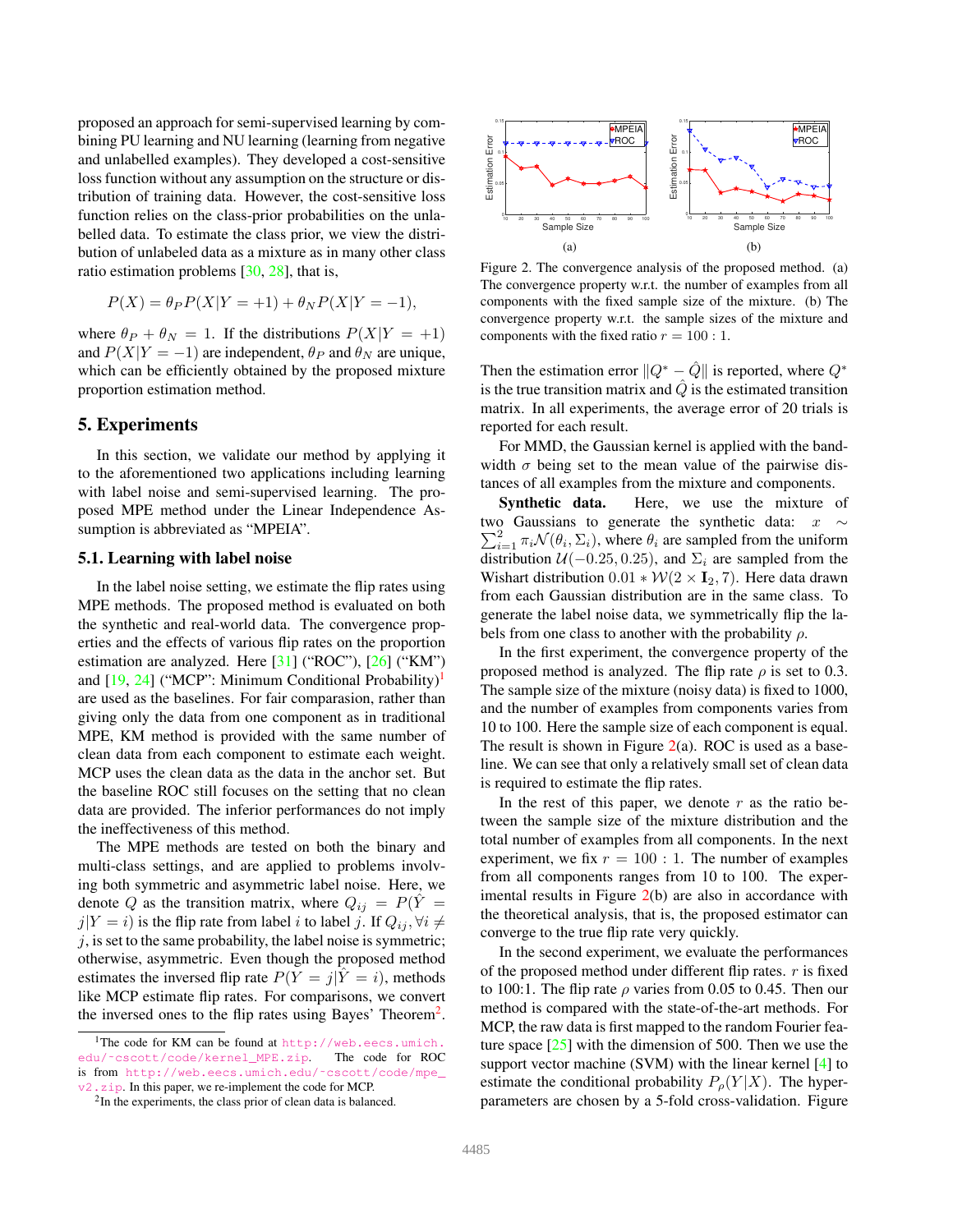<span id="page-6-5"></span>

<span id="page-6-0"></span>Figure 3. The estimation errors w.r.t. various flip rates. (a) The number of examples from all components is 10. (b) The number of examples from all components is 100.



<span id="page-6-1"></span>Figure 4. The convergence analysis of MPE methods. (a) and (b) show the results on the waveform and spambase datasets, repectively.

[3](#page-6-0) shows superiority of the proposed method under most flip rates. Compared to other methods, the proposed method shows more consistent performances for various flip rates.

UCI. We first run our algorithm on binary classification datasets. Two datasets, the "waveform" and "spambase", are taken from the UCI Machine Learning Repository. Here we evaluate the convergence properties of MPEIA, ROC, MCP, and KM.  $r$  is fixed to  $20:1$ . Then we vary the sample size of the mixture from 400 to 3200. The flip rate is fixed to 0.3. Other settings are the same with those in experiments on the synthetic data. The results in Figure [4](#page-6-1) show that our method shares the similar convergence properties with KM, and gives the smallest estimation errors.

MNIST. MNIST<sup>[3](#page-6-2)</sup> is a popular handwritten digit database, which consists of 60,000 training examples and 10,000 test examples. The digits range from 0 to 9. For each digit, there are around 6,000 training examples. In this paper, we randomly select a small set of examples from the training set as the clean data, and then randomly flip the labels of the rest training data to generate the mixture.

We evaluate the performances of the proposed method w.r.t. both the symmetric and asymmetric flip rates. Due to the fact that most existing MPE methods, such as ROC and KM, can only be applied to the binary case, the proposed method is compared with MCP. For MPEIA, before estimating the flip rates, we first apply the Principle Component Analysis (PCA) to reduce the feature dimension to 20. For MCP, we follow the method in  $[24]$  to estimate the conditional probability. The results for the symmetric label noise



<span id="page-6-3"></span>Figure 5. The estimation errors w.r.t. various flip rates (MNIST). (a) The ratio between the sample size of noise data and that of clean data is 20 : 1. (b) The ratio is 10 : 1.

Table 1. The estimation errors of the asymmetric label noise with randomly generated transition matrices (MNIST). The ratio between the sample size of noise data and that of clean data is 20 : 1.

| <b>MPEIA</b><br>(ours) |        | $0.0422$   $0.0448$   $0.0373$   $0.0317$   $0.0477$ |        |
|------------------------|--------|------------------------------------------------------|--------|
| MCP                    | 0.1147 | $\vert$ 0.1519 $\vert$ 0.1379 $\vert$ 0.1126         | 0.1442 |

are shown in Figure [5.](#page-6-3) We can see that, with such a simple preprocessing, the proposed method can achieve comparable or better performances compared to MCP which needs to train a neural network with two hidden layers. More importantly, Figure [5](#page-6-3) shows that the proposed method gives more accurate results than MCP when the flip rates get larger. This is because larger flip rates can adversely affect the conditional probability estimation.

<span id="page-6-4"></span>

|          |  |                |                |                |           |  | $\lceil 1 \rceil$ 0 0 0 0 0 0 0 0 0 0 0 $\lceil 1 \rceil$ e e e e e e                           |            |            |            |            | $\epsilon$           |            | $\epsilon$ |     |
|----------|--|----------------|----------------|----------------|-----------|--|-------------------------------------------------------------------------------------------------|------------|------------|------------|------------|----------------------|------------|------------|-----|
|          |  |                |                |                |           |  |                                                                                                 |            |            |            |            |                      |            |            |     |
|          |  |                |                |                |           |  |                                                                                                 |            |            |            |            | $.69 \quad \epsilon$ |            |            |     |
|          |  |                |                |                |           |  |                                                                                                 |            |            |            |            |                      |            |            |     |
|          |  |                |                |                |           |  |                                                                                                 |            |            |            |            | $\epsilon$           | $\epsilon$ | $\epsilon$ |     |
|          |  |                |                |                |           |  |                                                                                                 |            |            |            |            |                      |            | $\epsilon$ | (4) |
|          |  |                |                |                |           |  |                                                                                                 |            |            |            |            |                      | $\epsilon$ |            |     |
|          |  |                |                |                |           |  | $[0.7 \t0 \t0 \t0 \t0 \t0 \t0 \t.3 \t0 \t0]$ $[\epsilon \t.7 \t\epsilon \t\epsilon \t\epsilon]$ |            |            | $\epsilon$ | $\epsilon$ | $\cdot$ 3            | $\epsilon$ |            |     |
|          |  |                |                |                |           |  |                                                                                                 |            |            |            |            |                      | ا∋ 99.     |            |     |
| $\Omega$ |  | $\overline{0}$ | $\overline{0}$ | $\overline{0}$ | - 0 - 1 1 |  | Le $\epsilon$ e                                                                                 | $\epsilon$ | $\epsilon$ | $\epsilon$ | $\epsilon$ | $\epsilon$           |            |            |     |

We also give several examples of the asymmetric label noise. First, we construct an example transition matrix with asymmetric flip rates as in  $[24]$ . In Eq.  $(4)$ , the matrix on the left is the ground-truth transition matrix, and the right is the one estimated by the proposed method ( $\epsilon \leq 0.005$ ). Here  $r = 20 : 1$ .

Next, we construct the transition matrix with arbitrarily asymmetric flip rates. To get such a transition matrix, a random matrix is first generated, and then each row is normalized to 1. To show the superiority of the proposed method, we repeatedly generate 5 different asymmetric transition matrices, and report the estimation errors in Table 1. We found that, in the case of asymmetric label noise, many examples used to estimate the flip rates are not in the anchor set, which leads to the incorrect estimation. On the contrary, the proposed method performs much better without estimating the conditional probability.

CIFAR10. CIFAR10 is another tiny image dataset [\[17\]](#page-8-24) with 50,000 training examples and 10,000 test examples. It

<span id="page-6-2"></span><sup>3</sup>MNIST database is available at [http://yann.lecun.com/](http://yann.lecun.com/exdb/mnist/) [exdb/mnist/](http://yann.lecun.com/exdb/mnist/)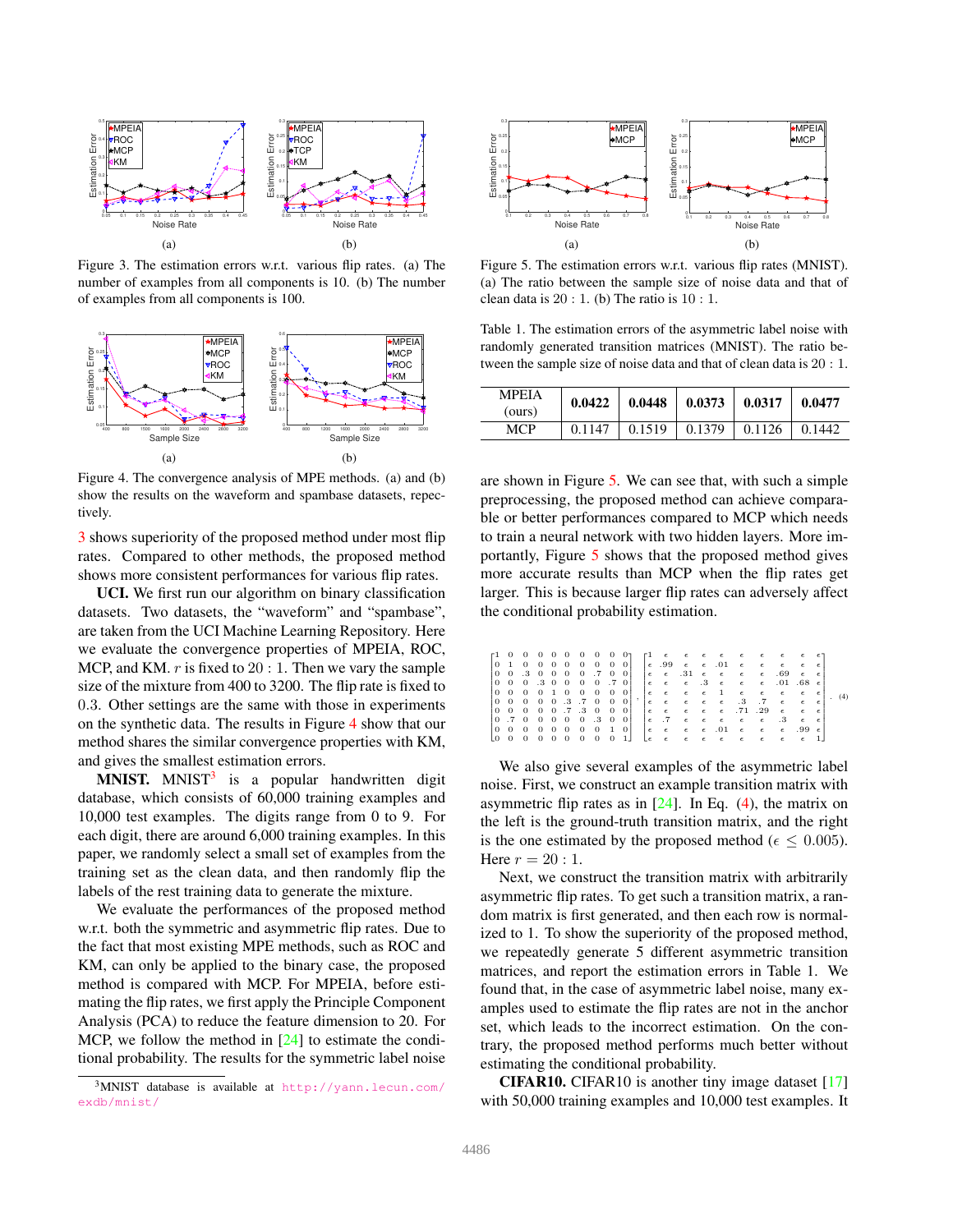<span id="page-7-2"></span>Table 2. The estimation errors of the asymmetric label noise with randomly generated transition matrices (CIFAR10). The ratio between the sample size of noise data and that of clean data is 20 : 1.



<span id="page-7-0"></span>Figure 6. The estimation errors w.r.t. various flip rates (CIFAR10). (a) The ratio between the sample size of noise data and that of clean data is 20 : 1. (b) The ratio is 10 : 1.

also contains 10 classes of objects. The raw feature of CI-FAR10 is far from a good representation. Then in this experiment, we first extract the features of the examples from the pre-trained AlexNet (Caffe Model Zoo [\[15\]](#page-8-25)) after resizing the images to  $227 \times 227$ . The features of "fc7" layer are used. For MCP, the conditional probability is also estimated by using a neural network with two hidden layers. All other settings are the same with those in the experiments of MNIST. The experimental results in Figure [6](#page-7-0) and Table 2 show similar phenomenon with those of MNIST. MCP gives better estimates when the flip rates are very small and symmetric, but much worse estimates when the flip rates get larger or asymmetric. On the contrary, the proposed method provides consistently good estimates in these conditions.

#### 5.2. Semi-supervised learning

In semi-supervised learning, we estimate the class priors using MPE methods. To evaluate the performances, we report the estimates and the corresponding classification errors using PNU (SL) method [\[29\]](#page-9-1). The proposed method is compared to PE  $[6]$ , ED  $[16]$  and KM.

The proposed method is also evaluated on the datasets taken from the UCI Machine Learning Repository. Denote all the training examples as  $\{x_i\}_{i=1}^n = \mathcal{X}_P \cup \mathcal{X}_N \cup \mathcal{X}_U$ , where  $P, N, U$  refer to the positive, negative, and unlabelled, respectively. Let  $n = n_P + n_N + n_U$ , and  $\theta_P =$  $P(y = +1)$ . To begin with, we re-sample the datasets such that the  $\theta_P$  of labelled data is set to 0.5, and the  $\theta_P$  of unlabelled data is 0.2. Then we use MPE methods to estimate the class prior, and apply PNU (SL) method to conduct semi-supervised classification. Other experimental setups, such as the pre-processing of datasets and the kernel used in classification model, follow those in [\[29\]](#page-9-1).

The results are shown in Table [3.](#page-7-1) For each dataset, the first row presents the estimate of  $\theta_P$  for each method, and

<span id="page-7-1"></span>Table 3. The estimates of  $\theta_P = 0.2$  of unlabelled data and the misclassification rates of PNU(SL) method. Here  $n_P + n_N = 50$ , and  $n_U = 300$ . The average and standard deviation of classification errors over 50 trials for the datasets are reported.

|             | <b>MPEIA</b><br>(ours) | ED        | KМ         | <b>PE</b>  |
|-------------|------------------------|-----------|------------|------------|
| Magic       | 0.2049                 | 0.2388    | 0.2062     | 0.2676     |
| $d=10$      | 16.4(1.0)              | 17.7(1.8) | 16.9(1.9)  | 19.1 (3.9) |
| <b>SUSY</b> | 0.2040                 | 0.3992    | 0.1307     | 0.1262     |
| $d=18$      | 24.4(2.4)              | 30.2(1.2) | 20.2(0.3)  | 20.6(0.7)  |
| Waveform    | 0.1892                 | 0.3407    | 0.2977     | 0.3180     |
| $d=21$      | 9.2(1.4)               | 15.2(0.9) | 14.8(0.6)  | 14.9(1.5)  |
| ijcm1       | 0.4509                 | 0.4846    | 0.1096     | 0.4151     |
| $d=22$      | 36.4(5.4)              | 36.9(5.8) | 18.9(1.1)  | 28.7(5.7)  |
| Spambase    | 0.2909                 | 0.3178    | 0.4108     | 0.3830     |
| $d=57$      | 14.8(0.9)              | 15.1(1.0) | 15.1(1.9)  | 13.3(2.6)  |
| a9a         | 0.1990                 | 0.2737    | 0.2062     | 0.4488     |
| $d=83$      | 18.1(0.9)              | 18.6(1.6) | 18.1(1.1)  | 25.5(3.2)  |
| w8a         | 0.2833                 | 0.4056    | 0.3109     | 0.3666     |
| $d = 300$   | 18.9(2.4)              | 21.7(3.8) | 24.8 (1.2) | 20.9(1.9)  |
|             |                        |           |            |            |

the second row presents the misclassification rates and standard deviations. For most datasets, MPEIA gives the best estimates of the class prior and best classification results, which verify the effectiveness of the proposed method.

# 6. Conclusion

The MPE problem is addressed in a new setting where the samples from the mixture and all components are given. By exploiting the independence assumption and the kernel mean embedding of distributions, the proposed estimator is ensured to converge to the unique solution at the rate of  $O(1/\min(n^{\frac{1}{4}}, n^{\frac{1}{4}}_0))$ . The proposed method requires to solve only a simple convex quadratic programming and can be easily applied to some popular applications. The experiments demonstrate that, with only a small number of examples from components, our method is effective to deal with complex label noise and to estimate class priors.

## Acknowledgement

This research was supported by Australian Research Council Projects FL-170100117 and DP-180103424. This work was partially supported by SAP SE. We gratefully acknowledge the support of NVIDIA Corporation with the donation of the Titan X Pascal GPU used for this research. This research was partially supported by research grant from Pfizer titled "Developing Statistical Method to Jointly Model Genotype and High Dimensional Imaging Endophenotype". We are also grateful for the computational resources provided by Pittsburgh Super Computing grant number TG-ASC170024.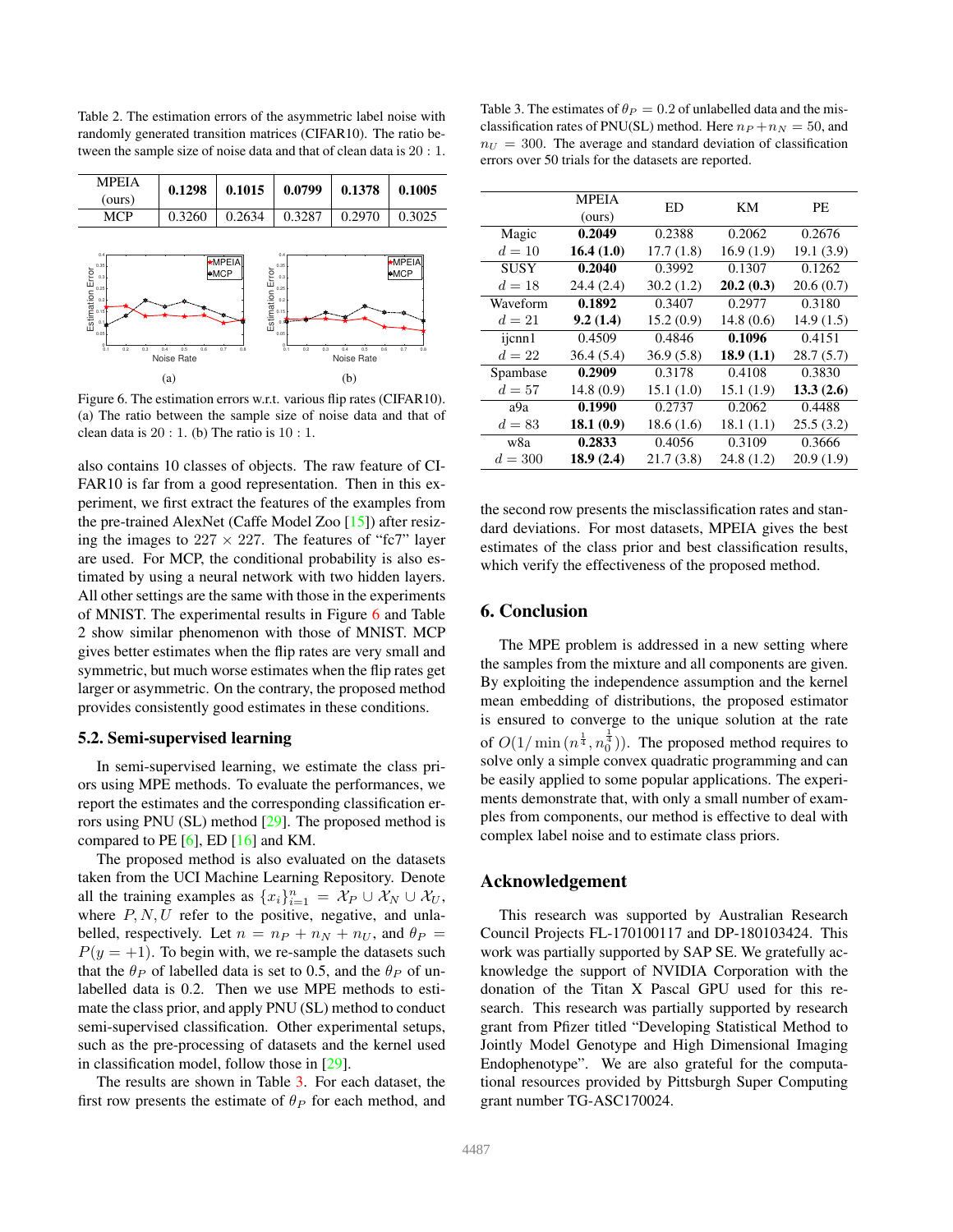## References

- <span id="page-8-20"></span>[1] J. Amores. Multiple instance classification: Review, taxonomy and comparative study. *Artificial Intelligence*, 201:81–105, 2013. [5](#page-4-1)
- <span id="page-8-8"></span>[2] G. Blanchard, G. Lee, and C. Scott. Semi-supervised novelty detection. *Journal of Machine Learning Research*, 11(Nov):2973–3009, 2010. [2,](#page-1-0) [5](#page-4-1)
- <span id="page-8-5"></span>[3] D. M. Blei, A. Y. Ng, and M. I. Jordan. Latent dirichlet allocation. *Journal of machine Learning research*, 3(Jan):993–1022, 2003. [1](#page-0-1)
- <span id="page-8-23"></span>[4] C.-C. Chang and C.-J. Lin. LIBSVM: A library for support vector machines. *ACM Transactions on Intelligent Systems and Technology*, 2(3):27, 2011. [6](#page-5-3)
- <span id="page-8-16"></span>[5] J. Cheng, T. Liu, K. Ramamohanarao, and D. Tao. Learning with bounded instance-and label-dependent label noise. *arXiv preprint arXiv:1709.03768*, 2017. [5](#page-4-1)
- <span id="page-8-13"></span>[6] M. C. Du Plessis and M. Sugiyama. Class prior estimation from positive and unlabeled data. *IEICE Transactions on Information and Systems*, 97(5):1358–1362, 2014. [2,](#page-1-0) [8](#page-7-2)
- <span id="page-8-11"></span>[7] M. C. Du Plessis and M. Sugiyama. Semi-supervised learning of class balance under class-prior change by distribution matching. *Neural Networks*, 50:110–119, 2014. [2](#page-1-0)
- <span id="page-8-6"></span>[8] C. Elkan and K. Noto. Learning classifiers from only positive and unlabeled data. In *KDD*, pages 213–220. ACM, 2008. [1,](#page-0-1) [2,](#page-1-0) [5](#page-4-1)
- <span id="page-8-0"></span>[9] B. Frénay and M. Verleysen. Classification in the presence of label noise: A survey. *IEEE Transactions on Neural Networks and Learning Systems*, 25(5):845– 869, 2014. [1](#page-0-1)
- <span id="page-8-15"></span>[10] K. Fukumizu, A. Gretton, B. Schölkopf, and B. K. Sriperumbudur. Characteristic kernels on groups and semigroups. In *NIPS*, pages 473–480, 2009. [4](#page-3-3)
- <span id="page-8-19"></span>[11] M. Gong, K. Zhang, T. Liu, D. Tao, C. Glymour, and B. Schölkopf. Domain adaptation with conditional transferable components. In *ICML*, pages 2839–2848, 2016. [5](#page-4-1)
- <span id="page-8-18"></span>[12] B. Han, I. W. Tsang, and L. Chen. On the convergence of a family of robust losses for stochastic gradient descent. In *Joint European Conference on Machine Learning and Knowledge Discovery in Databases*, pages 665–680. Springer, 2016. [5](#page-4-1)
- <span id="page-8-17"></span>[13] B. Han, I. W. Tsang, L. Chen, P. Y. Celina, and S.-F. Fung. Progressive stochastic learning for noisy labels. *IEEE Transactions on Neural Networks and Learning Systems*, 2018. [5](#page-4-1)
- <span id="page-8-12"></span>[14] A. Iyer, S. Nath, and S. Sarawagi. Maximum mean discrepancy for class ratio estimation: Convergence

bounds and kernel selection. In *ICML*, pages 530–538, 2014. [2,](#page-1-0) [3](#page-2-4)

- <span id="page-8-25"></span>[15] Y. Jia, E. Shelhamer, J. Donahue, S. Karayev, J. Long, R. Girshick, S. Guadarrama, and T. Darrell. Caffe: Convolutional architecture for fast feature embedding. *arXiv preprint arXiv:1408.5093*, 2014. [8](#page-7-2)
- <span id="page-8-26"></span>[16] H. Kawakubo, M. C. Du Plessis, and M. Sugiyama. Computationally efficient class-prior estimation under class balance change using energy distance. *IEICE Transactions on Information and Systems*, 99(1):176– 186, 2016. [8](#page-7-2)
- <span id="page-8-24"></span>[17] A. Krizhevsky and G. Hinton. Learning multiple layers of features from tiny images. 2009. [7](#page-6-5)
- <span id="page-8-10"></span>[18] Y. Li, J. Yang, Y. Song, L. Cao, J. Luo, and J. Li. Learning from noisy labels with distillation. *arXiv preprint arXiv:1703.02391*, 2017. [2](#page-1-0)
- <span id="page-8-9"></span>[19] T. Liu and D. Tao. Classification with noisy labels by importance reweighting. *IEEE Transactions on Pattern Analysis and Machine Intelligence*, 38(3):447– 461, March 2016. [2,](#page-1-0) [3,](#page-2-4) [5,](#page-4-1) [6](#page-5-3)
- <span id="page-8-21"></span>[20] I. Misra, C. Lawrence Zitnick, M. Mitchell, and R. Girshick. Seeing through the human reporting bias: Visual classifiers from noisy human-centric labels. In *CVPR*, pages 2930–2939, 2016. [5](#page-4-1)
- <span id="page-8-14"></span>[21] K. Muandet, K. Fukumizu, B. Sriperumbudur, B. Schölkopf, et al. Kernel mean embedding of distributions: A review and beyond. *Foundations and Trends* <sup>R</sup> *in Machine Learning*, 10(1-2):1–141, 2017. [3](#page-2-4)
- <span id="page-8-1"></span>[22] N. Natarajan, I. S. Dhillon, P. K. Ravikumar, and A. Tewari. Learning with noisy labels. In *NIPS*, pages 1196–1204, 2013. [1,](#page-0-1) [5](#page-4-1)
- <span id="page-8-3"></span>[23] G. Niu, M. C. du Plessis, T. Sakai, Y. Ma, and M. Sugiyama. Theoretical comparisons of positiveunlabeled learning against positive-negative learning. In *Advances in Neural Information Processing Systems*, pages 1199–1207, 2016. [1,](#page-0-1) [5](#page-4-1)
- <span id="page-8-2"></span>[24] G. Patrini, A. Rozza, A. Menon, R. Nock, and L. Qu. Making neural networks robust to label noise: A loss correction approach. In *CVPR*, 2017. [1,](#page-0-1) [2,](#page-1-0) [6,](#page-5-3) [7](#page-6-5)
- <span id="page-8-22"></span>[25] A. Rahimi and B. Recht. Random features for largescale kernel machines. In *NIPS*, pages 1177–1184, 2008. [6](#page-5-3)
- <span id="page-8-7"></span>[26] H. Ramaswamy, C. Scott, and A. Tewari. Mixture proportion estimation via kernel embeddings of distributions. In *ICML*, pages 2052–2060, 2016. [1,](#page-0-1) [2,](#page-1-0) [5,](#page-4-1) [6](#page-5-3)
- <span id="page-8-4"></span>[27] C. E. Rasmussen. The infinite gaussian mixture model. In *Advances in neural information processing systems*, pages 554–560, 2000. [1](#page-0-1)